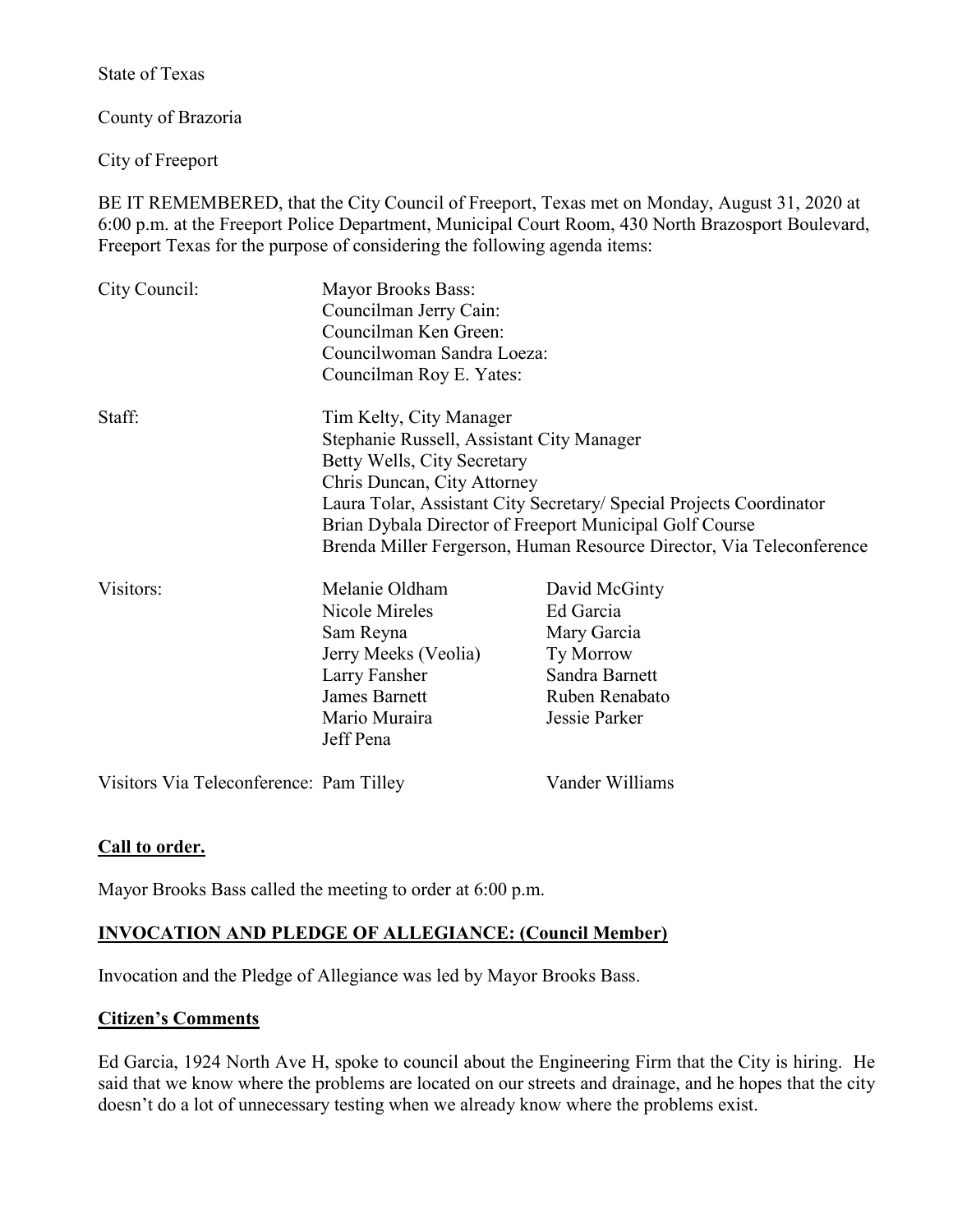Sam Reyna, 2002 North Ave G, spoke to council about the bonds that the city is applying for. He said that he hopes that the city uses this money to repair the infrastructure of the city. He said that he does not agree with the amount of money that is being said it will take to repair the Heritage House.

Larry Fansher thanked City Manager, Tim Kelty and Councilman Roy Yates on the response to an email that was sent. Mr. Fansher spoke on the infrastructure of the city, and the need of roof tops. He also spoke of the concern for the three percent merit raises for city employees, he said that with the Pandemic he does not feel this is the time for raises. Mr. Fansher also spoke on the lack of transparency for the move of the Visitors Information Center from the main Road on Brazosport Boulevard, to a location that has no activity. He said that this was done without the input from the citizens of the City.

Jessie Parker 323 East 7<sup>th</sup> Street, spoke to council of her concern of the Port Freeport sending letters from their attorneys during the pandemic. She said that the Port is harassing residents.

Mayor Bass encouraged the residents if it is needed, seek competent legal counsel.

### **REGULAR SESSION**

Discussion and Possible Action Regarding a Resolution No. 2020-2645 to hire an engineering firm to complete application and project implementation for CDBG-Mitigation (MIT) funding through the General Land Office.

Assistant City Manager Stephanie Russell presented to Council Resolution No. 2020-2645 to hire an engineering firm to complete application and project implementation for CDBG-Mitigation (MIT) funding through the General Land Office. Ms. Russell said that this Resolution is to acquire an Engineer to complete the application and project implementation. Ms. Russell said that staff advertised and requested RFQ's twice in the newspaper, and there were ten responses that were opened last Wednesday. She said that staff recommends Freese and Nichols for this process.

Mayor Bass asked if we still have the opportunity to get money from this particular board for previous hurricanes? Ms. Russell said yes from 2015-2016 and Hurricane Harvey. Mayor Bass asked if she knew of the success to get money? Ms. Russell said based on our projects we have a good chance of getting this funding.

Councilman Yates asked if this has anything to do with the damage from the hurricane. Ms. Russell said that it doesn't have to be from hurricane damage, but it will get you more points.

City Manager Tim Kelty said that the Grant Writer that we have been working with has identified potential projects that will be eligible. He said that the projects for the wastewater treatment plant are part of those. He said that going through the RFQ process, the Engineering cost are reimbursable under the Grant Program.

Mayor Bass asked if this is approved and funds are awarded, we will be reimbursed? Ms. Russell said not necessarily the application fees, there will be cost for the application.

Councilwoman Loeza asked what the cost is to hire the firm? Ms. Russell said we will go into negotiation for the said services. She said this is just to award the firm. Councilwoman Loeza asked why staff recommends this firm? Ms. Russell said there was a team of four reviewers, and it is based on a set of criteria. The criteria came from the GLO of how to review professional services. She said that Freese and Nichols came out the highest scoring.